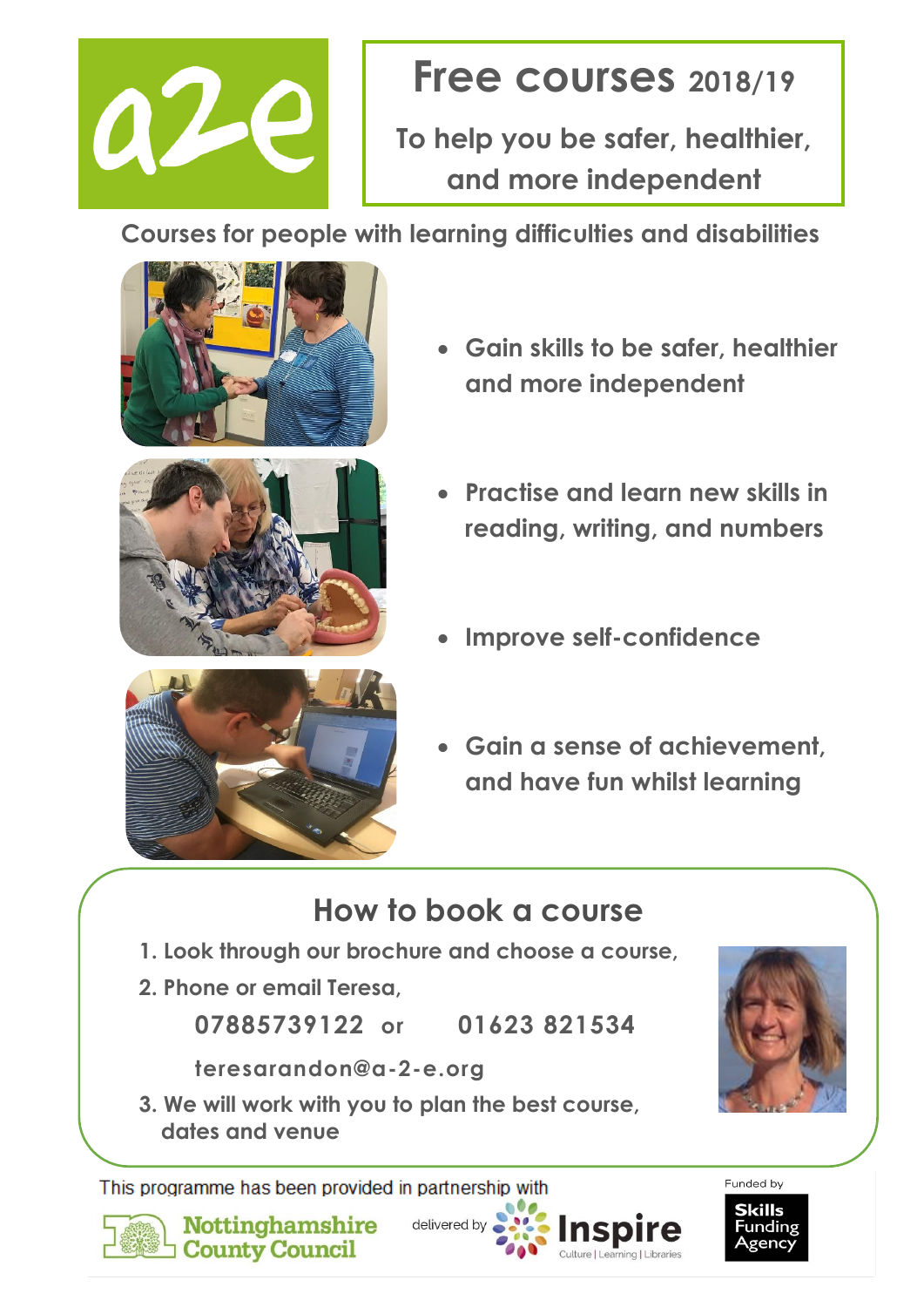

## **18 courses for you to choose**

**Courses about Well being**

**Courses about Daily Life**

**Courses about Safety**

**Courses about Work / other roles**

**Specialist courses for people with particular needs**



- **1. Speak up for yourself**
- **2. Get more confident**
- **3. Relationships**
- **4. Keep yourself healthy**
- **5. Make the best of yourself**
- **6. Make the best of services**
- **7. Make the best of your money**
- **8. Reading & writing in everyday life**
- **9. Things to do without spending a lot of money**
- **10.Numbers in everyday life**
- **11.Keep safe at home**
- **12.Keep safe when out and about**
- **13. I'm thinking about work**
- **14. How to interview staff**
- **15. Consult others**
- **16. Represent others**
- **17.Stimulation, Exploration and Engagement**

for people with a dementia diagnosis

- **18. Multisensory story sessions**
- for people with more complex disabilities

*"It's been great, they've really enjoyed it… we've learned how much people can do – it has surprised me!"* Day service staff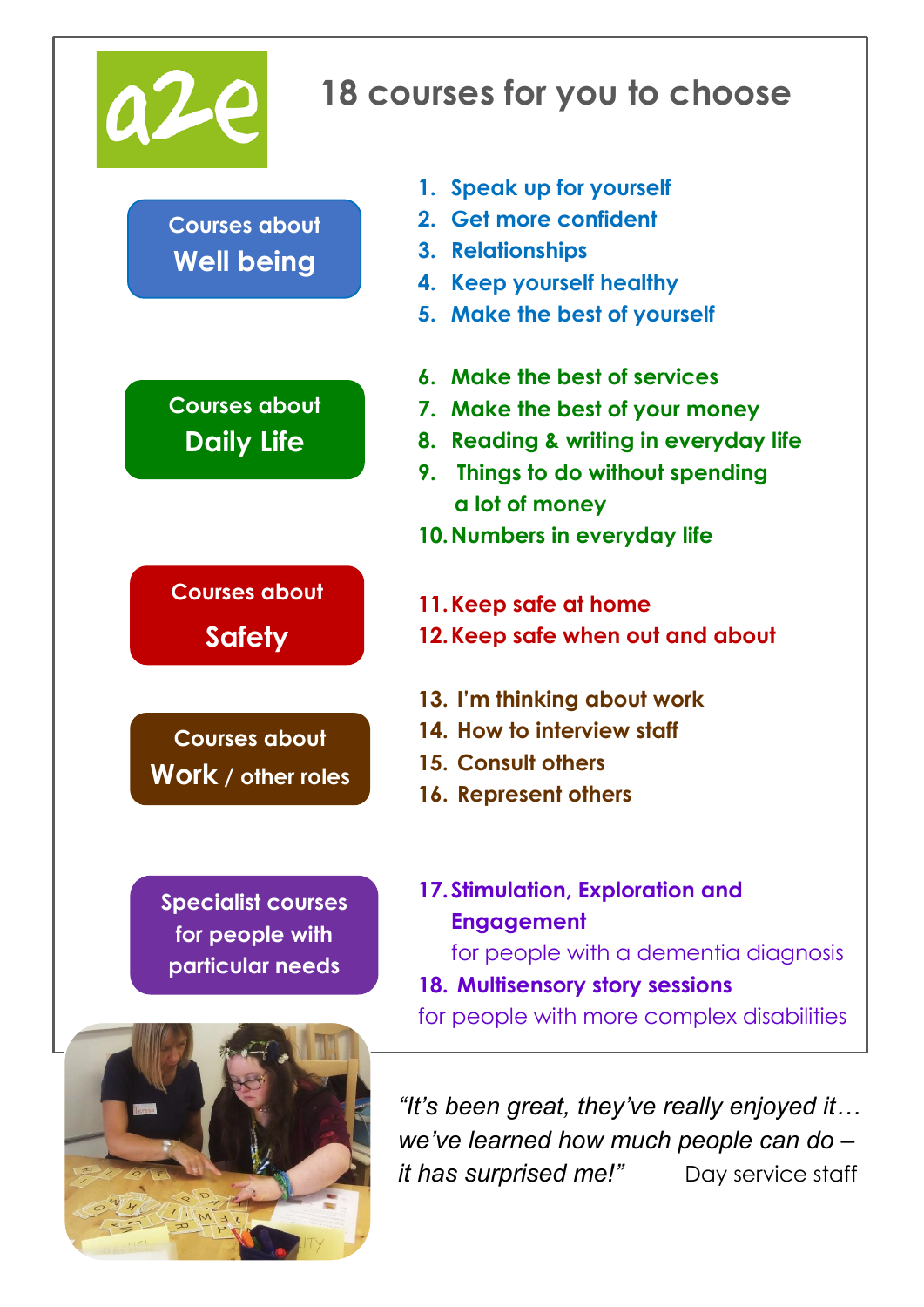# **Well being courses**

#### **1. Speak up for yourself**

- How to say what you want and how you feel
- How to ask for help
- What things affect if you can or cannot have the things you want
- Lots of chances to practise speaking up for yourself
- Improve self-confidence



#### **3. Relationships**

- How to behave with different people
- Words, voice, face and body language to show how we feel
- Personal space and how close we should be to different people
- What to do if you have a problem in a relationship

## **5. Make the best of yourself**

- Getting ready in the morning
- Checking you are clean and tidy
- Looking after teeth, hands, body and clothes
- What makes people feel good
- What happens if people do not look after themselves, and who can help



## **2. Get more Confident**

- Practise talking in small groups and in front of the whole group
- Develop skills in listening
- Use laptop, flipchart and laminator to create your own presentation about something important to you
- Present your work to the group



### **4. Keep yourself healthy**

- What happens to food when you eat it
- Advice from doctors about how to keep healthy
- What we mean by "balanced diet" and a "portion"
- Try different activities to keep healthy,
- Take the a-2-e challenge to put some of the ideas into practice at home

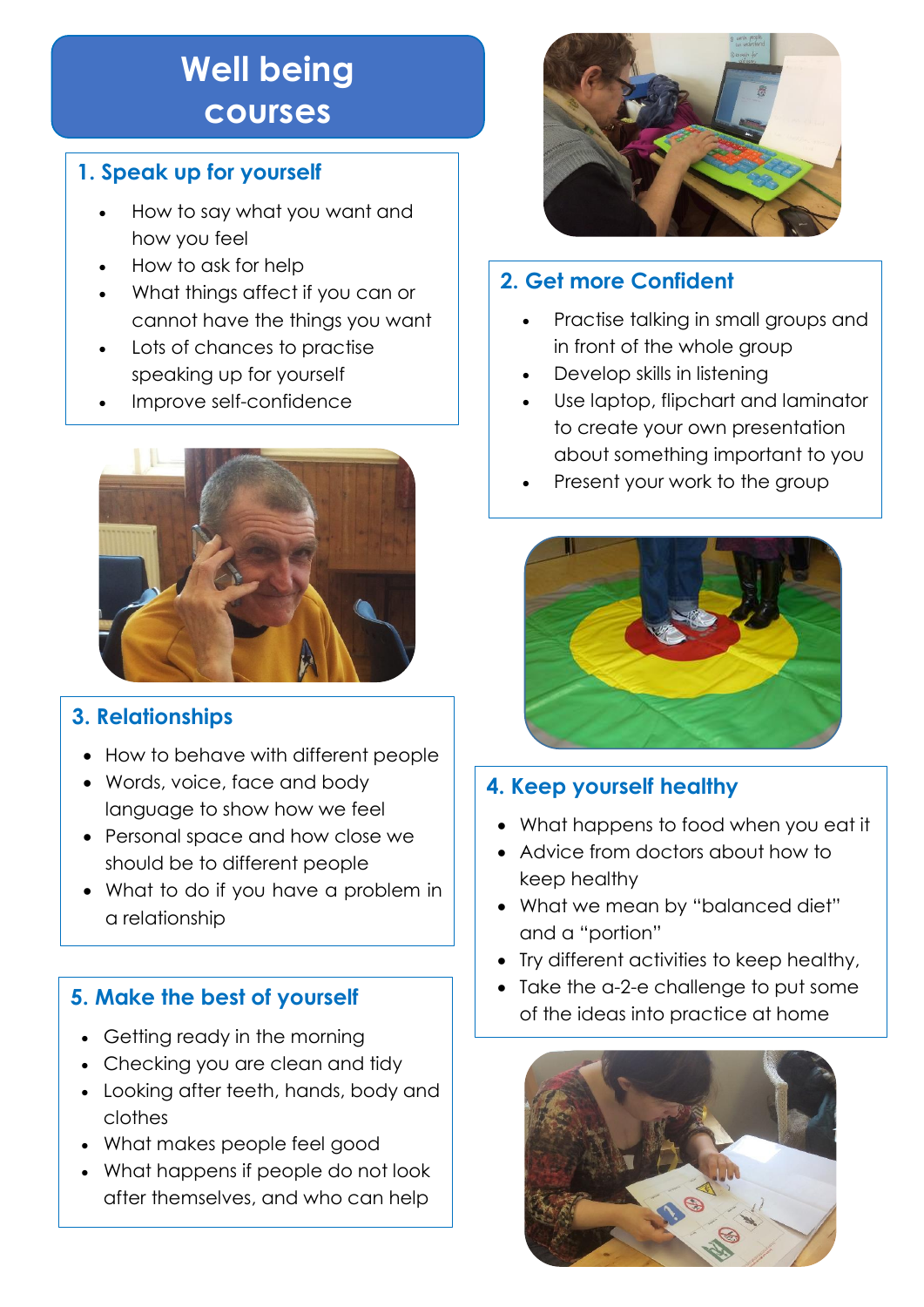## **Daily life courses**

#### **6. Make the best of services**

- Services you use like doctors, cafes and hairdressers
- What a good service should do
- Things you can do to get the best from a service
- How to comment or complain
- Getting help to use services



#### **8. Reading and Writing**

- Try fun writing and drawing activities
- Read pictures, symbols and words
- Practice drawing and writing
- Look at opportunities to read and write in everyday life
- Take away a 'reading and writing passport' to show other people how they can best help you

*"It was good. There was lots to do. I liked getting to know everybody. I feel good. I feel I have achieved something"* learner



#### **7. Make the best of your money**

- Where money comes from and what you can do with it
- What is essential and is a treat
- How to budget your money
- Borrowing and lending money
- Saving money
- Keeping safe when using money in daily life

#### **9. Things to do without a lot of money**

- Think about what activities you like
- Compare how much activities cost
- Have a try at different activities you can do at home
- Find out about things that you can do near to where you live that do

#### **10. Numbers**

not cost a lot of the cost of the cost of the cost of the cost of the cost of the cost of the cost of the cost<br>The cost of the cost of the cost of the cost of the cost of the cost of the cost of the cost of the cost of th

- Write, read and match numbers
- Count and compare everyday items
- Look for numbers in daily life
- Practice using numbers with phones and clocks
- Match, identify and use coins
- Play lots of fun games using numbers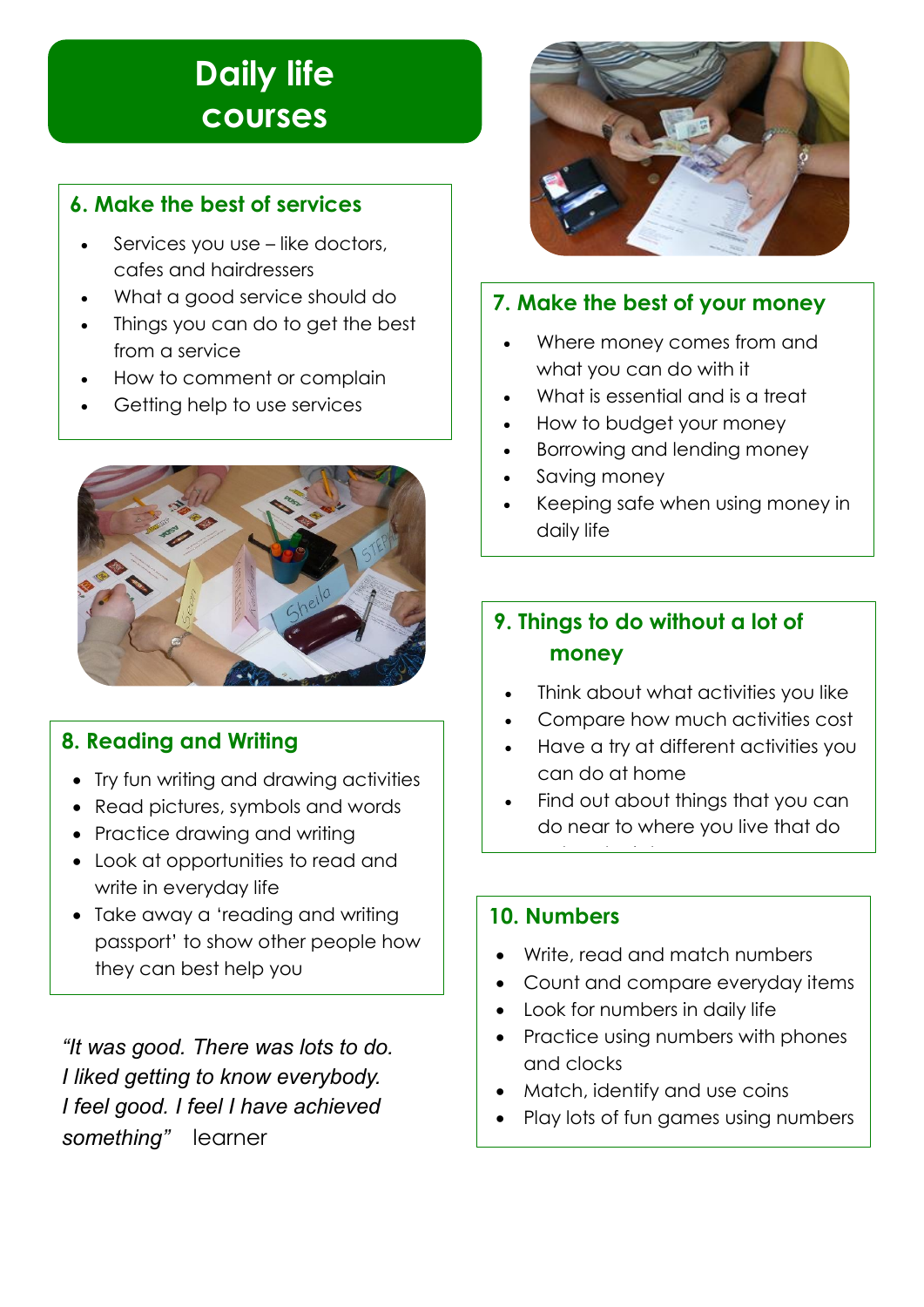## **Safety courses**

#### **11. Safe at Home**

- Different homes people live in
- How to keep yourself and your things safe
- Prevent accidents like burns and falls
- What to do if there is a fire
- What to do when a visitor calls

# **Work & other roles courses**

#### **13. I'm thinking about work**

- Paid work, voluntary work and work you do for yourself
- Different work that people do and why people work
- What you should and should not say or do at work
- Think about what skills you have that you could use at work

#### **15. Consult others**

- Ways to consult other people
- Skills and support people need to consult others
- Practise asking questions and listening to answers
- Practise recording answers and passing on what people say

*"I enjoyed learning very much, it has helped me to learn more about myself"*  learner



### **12. Safe out and about**

- Getting ready to go out
- Keep your things and money safe
- Meeting people when out
- Walking
- Going on the bus, train and tram
- Using taxis
- What to do if you have a problem



#### **14. How to interview staff**

- Skills and interests people need if they work for you as staff
- Ask questions and listen to answers
- How to score answers and be fair
- How to keep things confidential
- Practice doing interviews to find the best person for the job

#### **16. Represent others**

- Difference between saying what you want & representing others
- Finding out what other people think
- Reporting other people's views
- Going to meetings
- Support you may need to represent others